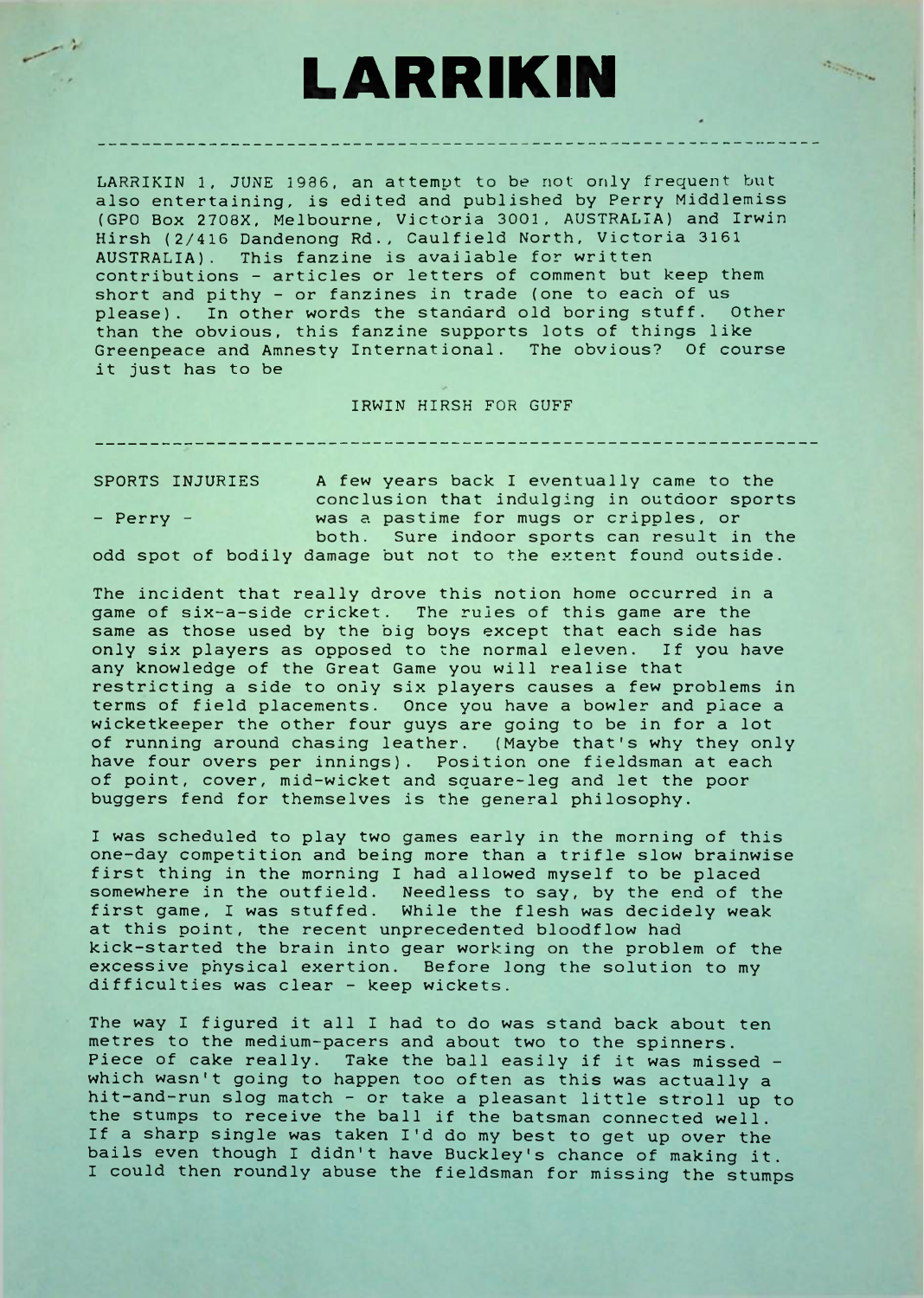with his throw and the fieldsman on the other side of the wicket for failing to backup properly. <sup>I</sup> was on safe ground here of course as I had thrown down the stumps on one occasion and backed-up effectively on a couple of others in the first game. On top of all this <sup>I</sup> didn't even have to bowl.

The first over of the game went uneventfully without me having to do anything silly. This was probably because our bowler was being hit all over the park. Come the second over and our captain decided to put on our best bowler in the hope of curbing the run-rate. The first two deliveries didn't help the plan along much as they were clouted into the covers by wildly agricultural shots rarely seen past schoolboy cricket. So far, so good.

The bowler, by the way, was one Philip Ryan (may he rest in hell) who wasn't taking this treatment very well. He must have decided to assert his authority over the batsman as his next run-up was much longer and his delivery much shorter than previous. The extra pace also helped but the bloke must have been in need of glasses or something. What he had failed to notice was that the batsman facing him was left-handed. The notice was that the batsman facing him was left-handed. ball would have been great if delivered to a right-hander but was just easy pickings for a leftie who, as any cricket watcher will tell you, are suckers for the hook shot. Seeing the ball dropped short and down the leg-side as it was, and remembering how this guy had thumped the last couple <sup>I</sup> could imagine the ball clearing the backward square-leg fence without much trouble. No such luck unfortunately.

Having played a lot of hockey as a goalkeeper during my student years <sup>I</sup> had a few relexes left over that <sup>I</sup> had forgotten about. One of these was already moving my feet across to the leg-side to take the ball as the almighty swipe of the bat only registered a faint snick. This slight touch was just enough to push it out of my reach so another of those fabled reflexes took over and <sup>I</sup> found myself flying through the air Rodney Marsh style. Our mate Rodney would have dragged in the catch without any trouble at all and then executed a neat tumble to accept the applause of the crowd. None of that malarky here. I actually got to the ball but couldn't hold it. I was flying sideways by this stage with nowhere to go but down. And down <sup>I</sup> went - rather like a wet rag I suspect. Why I had to put my hand out to cushion my fall <sup>I</sup> will never know. Whatever the reason, <sup>I</sup> hadn't counted on the fact that, in addition to going sideways, <sup>I</sup> was also going backwards. To cut a long story short <sup>I</sup> stopped my spectacular dive with the base of my thumb.

Thumbs have a tendency to consider such treatment overly harsh and mine was no exception to the rule. The bloody thing popped out of joint and then, thankfully, back in again. It's never been right since. So, isn't it any wonder <sup>I</sup> turn and run whenever anyone proposes a game of social cricket. When you get to my age parts of you have a bad tendency to come loose and drop off.

This reminds me of an incident during the Australian Rugby Union tour of Europe a few years back - you know, the one where  $\mathbf{t}$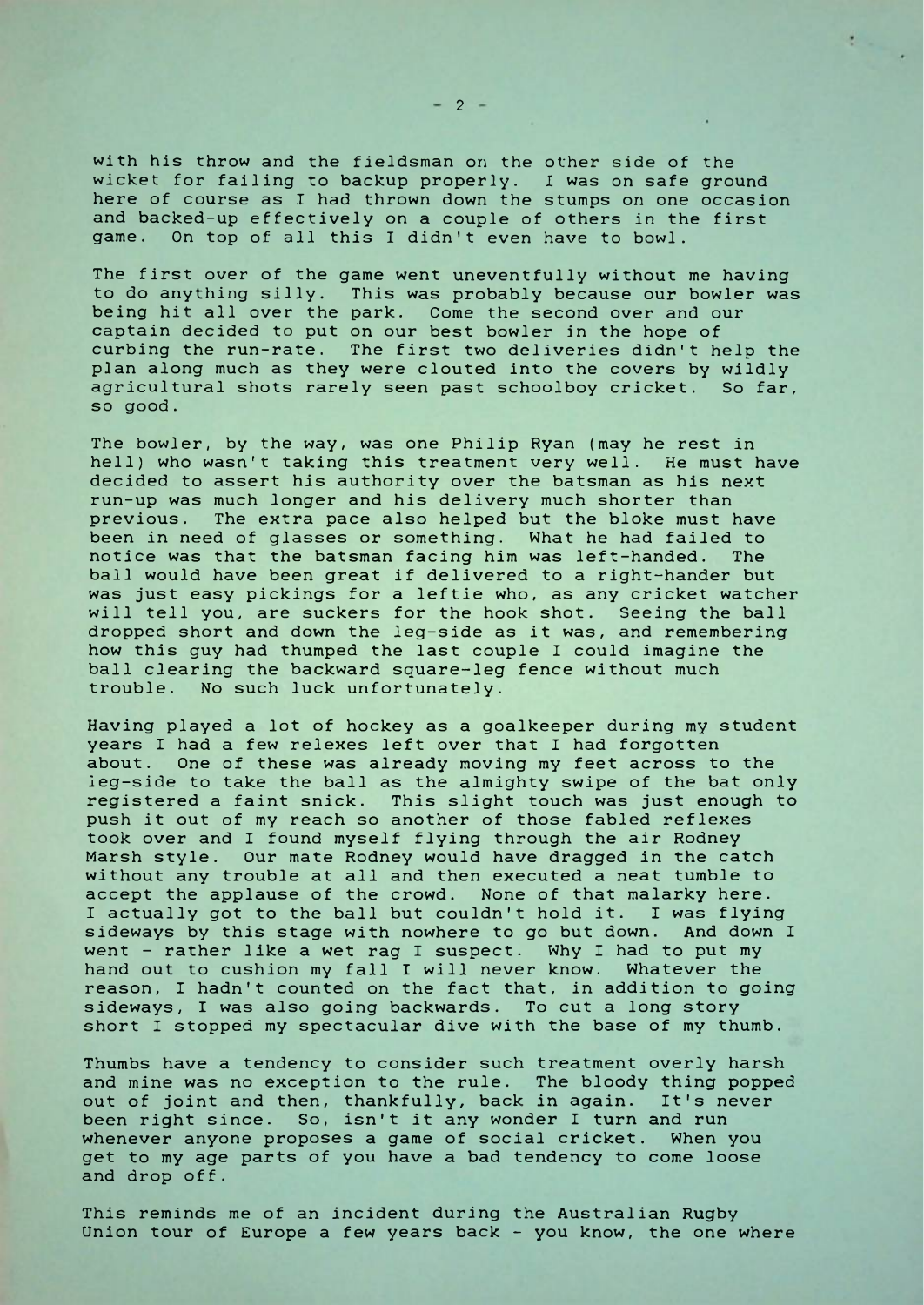the Wallabies creamed everything that came their way. In the Test Match against the Poms, one of the Australians left out of the side (a Queenslander as I recall) was helping the ABC commentators with their live television broadcast. Anyway, a scrum goes down, the ball is cleared and this Pommie player starts running towards the sideline with his face all contorted. Not being slow off the mark the camera boys got onto this pretty fast and concentrated on the player with a trainer in attendance.

"I think he's dislocated a finger," says the ABC bloke. Close shot on a finger sticking out sideways.

"Must be a bit of a wimp," says the player, "otherwise he would have popped it back in himself."

Ah, they breed 'em tough up North.

PARTY TIME The time seemed right for a party. Wendy and I had the excuse of our first anniversary, we - Irwin - never had the flat-warming we'd promised we would, and, after six months of working 60 hours a week, I would be on holidays.

Once we decided on a date things went slowly. It took a while for us to ask Danielle, our six-year-old niece and flower-girl at our wedding, to do a drawing for the invitation. Then another delay before we letrasetted in the details of time, date, etc., and a further few days before I photocopied enough copies to go round. By the time we began handing out the invites everyone was receiving a late notice, what with the first invite going out only two weeks before the night.

Except for various family members the first person to arrive was Denise, a good half hour early. She offered to help prepare things but there was now nothing to be done, so Denise and <sup>I</sup> sat down in the lounge room to be entertained by Danielle and her three-year-old brother Rodney. Danielle, a regular Olga Korbut, provided us with a series of cartwheels, backflips, and somersaults, while Rodney tried hard to keep up. Fortunately boredom at his failures took hold before frustration and he happily decided that he'd enjoy running circuits of the flat. While Danielle continued to show her attempts to emulate a petite Russian, Rodney proceeded to show the spirit Lasse Viren displayed at the Munich Olympics. It is hoped that Rodney -develops the balance necessary for taking corners before he destroys too many walls, pieces of furniture, or his body.

The advertised starting time of 8 o'clock ticked by and it wasn't too long before we had a party on our hands. You know how it is, you'd be chatting with someone and then be called away by the ringing of the doorbell. At least it made a change from the scenario of sitting around for a hour-and-a-half waiting for everyone - anyone - to arrive.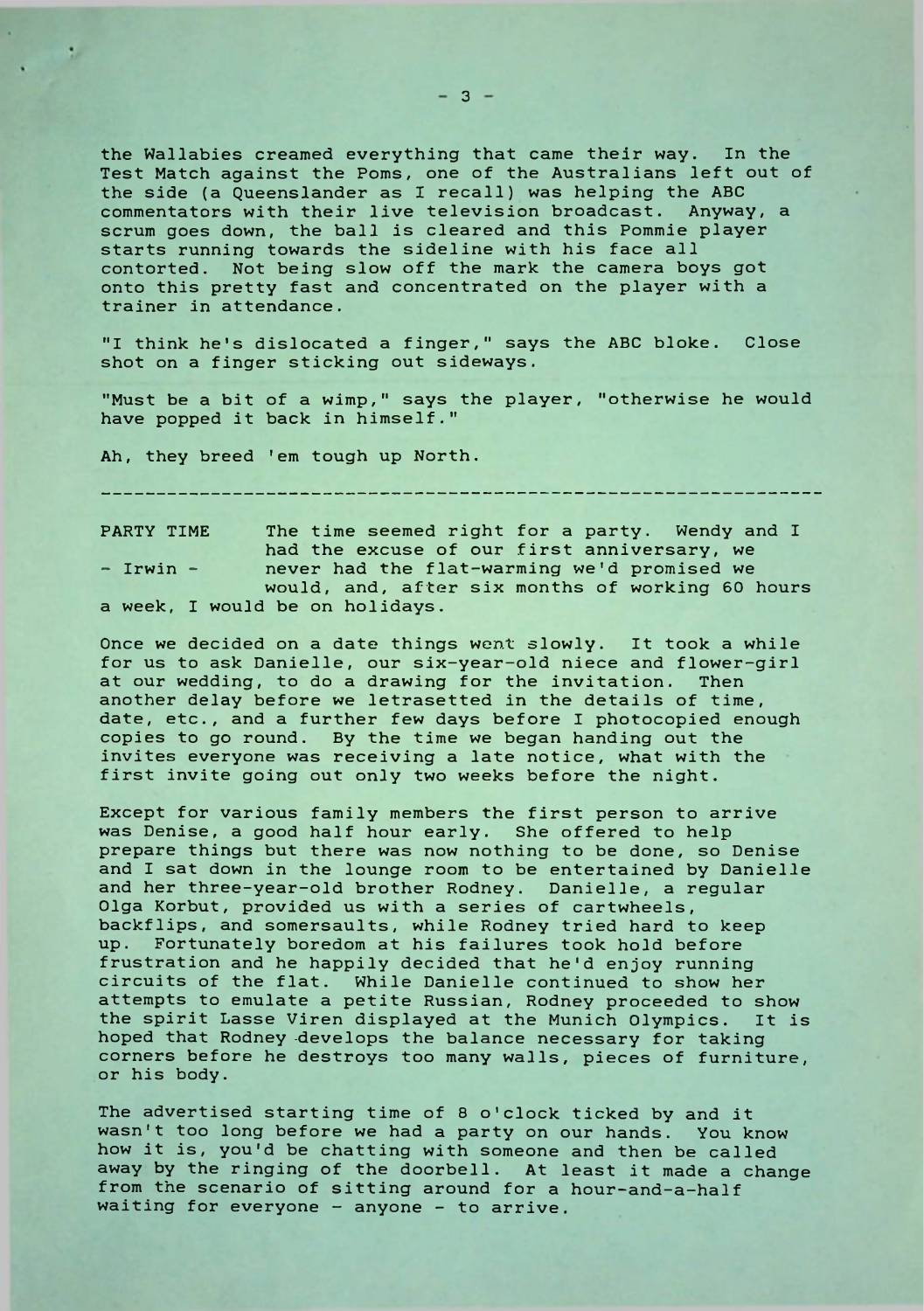Peter and Daniel Collins walked in carrying a large bag which just had to contain a present. I shook my head.

"Look, <sup>I</sup> told you yesterday..." <sup>I</sup> began to say but Peter interrupted me.

"Paper, right?", and with that he slowly dug his hand into the bag and brought out a piece of neatly folded origami. A few seconds later I was running around the flat juggling four origami structures, trying not to crush them.

The day before Peter had asked us what we would like as a present, the latest in a line of questions which had made us wish we'd never mentioned the word "anniversary" on the invitations. It isn't that the thought wasn't appreciated, it was just that we thought it unnecessary. Still, I must thank those who gave us those bottles of port, and champagne, and so that we could drink it all Marc and Cath Ortlieb gave us a pair of coffee mugs. Sherryl Ryan also made use of the paper theme and gave us a special print, while my sister Anouk, and Simon and Bronwyn Trumble finally provided evidence that I was being listened to, even if they were more than a year late. For some reason no-one had taken note of my request for "books and records" when it came to giving us an engagement or wedding present.

At about 9.30 Danielle and Rodney changed into pyjamas and went to bed. The plan was that they would go to sleep in our bedroom until their parents wanted to go home, but 20 minutes<br>later there were these two little people running underfoot. I later there were these two little people running underfoot. stopped Danielle and asked her what gives.

"Couldn't sleep," she replied, and ran off for more fun.

It was Danielle who won the night's fashion stakes. Everyone seemed to notice her style of dress, particularly the slippers. I'll have to enquire as to whether the sale of slippers with Cabbage Patch Dolls sprouting out of the toe have increased since the party.

While people were noticing Danielle's slippers, Rodney was noticing Andrew Brown's height. Wendy and Karl, Rodney's father, were particularly embarrassed about Rodney, as he was staring, wide-eyed at Andrew. Albeit from the vantage point of behind people's legs or around corners, for he was scared of someone so tall. Wendy went over to Andrew to apologise, and Andrew just took it all in his stride. At that point Wendy decided that some introductions were in order and called Rodney over. At first he kept his distance, so Andrew got down on his knees, put his arm around Wendy, and smiled sweetly at Rodney. <sup>I</sup> left the room just as Rodney burst into laughter, no doubt seeing the humour of someone on their knees, about the same height, as his aunt.

At one stage Anouk and her boyfriend Andrew called us over and chuckled over the baby photos which we'd placed on display. They particularly liked the misspelling of my name. "Hey, look," cried Anouk between laughs, "Irvin, Vendy and Andrev."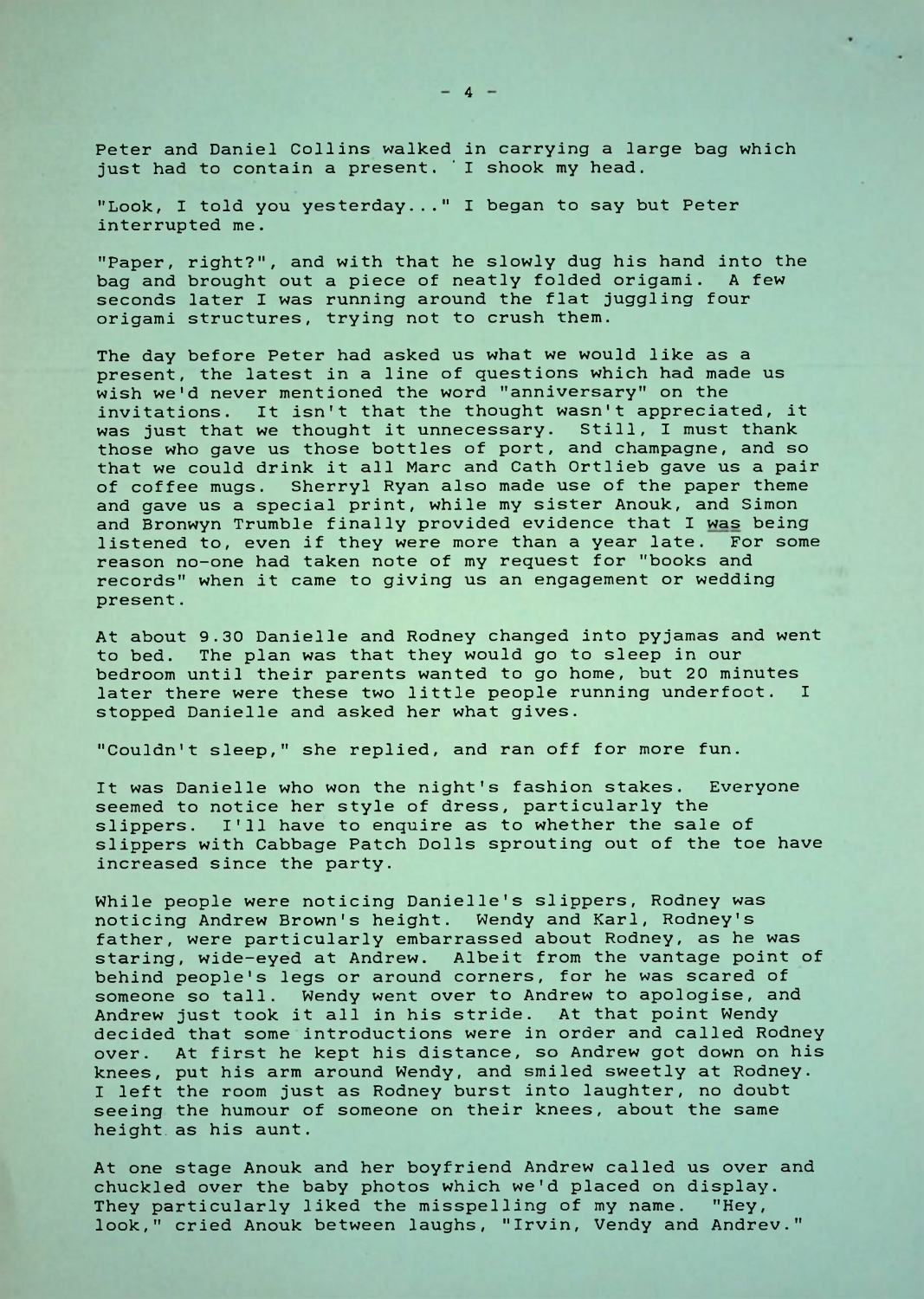Cath Ortlieb had noticed the photos and asked me about the inscription at the bottom, <sup>I</sup> explained that WIZO is the Women's International Zionist Organisation, which raises money for various Israeli charities. Each year each group sponsors a child in whose name fundraising functions are held. I was sponsored in 1961, while Wendy was sponsored in 1962 and 1965. "I see," said Cath, "sort of like a fan fund."

Oh yes, my GUFF candidacy was discussed many times during the night. Marc told me that Valma Brown, particularly, spent a lot of time at Swancon XI, the previous weekend, campaigning. At that point Justin Ackroyd joined the conversation, "Yes, and she offered me the use of Leigh's body." I still have the image of him saying that firmly in my mind, but I'm unable to decide if corruption is to play a big part in the current race, and if it is, whether it means Valma has won or if it is now between Jean Weber and I.

The hours of  $12 - 2$  were a mirror image of  $8 - 10$ , with people leaving in the same stream that they arrived. The last people to leave were Steve, Debbie, Denise, Walter, Nomi, and Ronny, our best friends of the last few months. The eight of us sat around for an hour and as they left we made arrangements for the next weekend. This is, <sup>I</sup> guess, how it would be. One effect of my working 60 hours a week was to reduce the motivation to go out with people we hadn't seen for quite a while. It was easier to keep making arrangements to see the same small group from one week to the next than to get on the telephone and contact other friends. The thing <sup>I</sup> most looked forward to was the chance to catch up with so many of my friends, and it was this aspect which I enjoyed most about the party. That there was a nice, agreeable air about the evening only makes me pleased about the night.

A NIGHT AT THE ROKPRA I was first introduced to the music of Lloyd Cole and the Commotions by a - Perry - The friend when I was living in Canberra. Maybe introduced isn't the

right word. This mate of mine used to thrash the album something rotten whenever I went around to his place. <sup>I</sup> suppose he was just trying to convince someone else of the music's worth as it was getting very little airplay at the time. In any event, in those types of situations you either hate the record immediately or it grows on you over time like a mould. As <sup>I</sup> didn't hate it straight away the album ended up in my collection before long, from where, not infrequently, it would appear to torture my friends. <sup>I</sup> guess it was just that sort of music.

Part of the record's appeal lay in the fact that the songs' lyrics weren't printed on the cover. When a songwriter starts dropping names like Norman Mailer, Simone de Beauvoir and Eve Marie Saint into his compositions <sup>I</sup> at least have my curiosity piqued.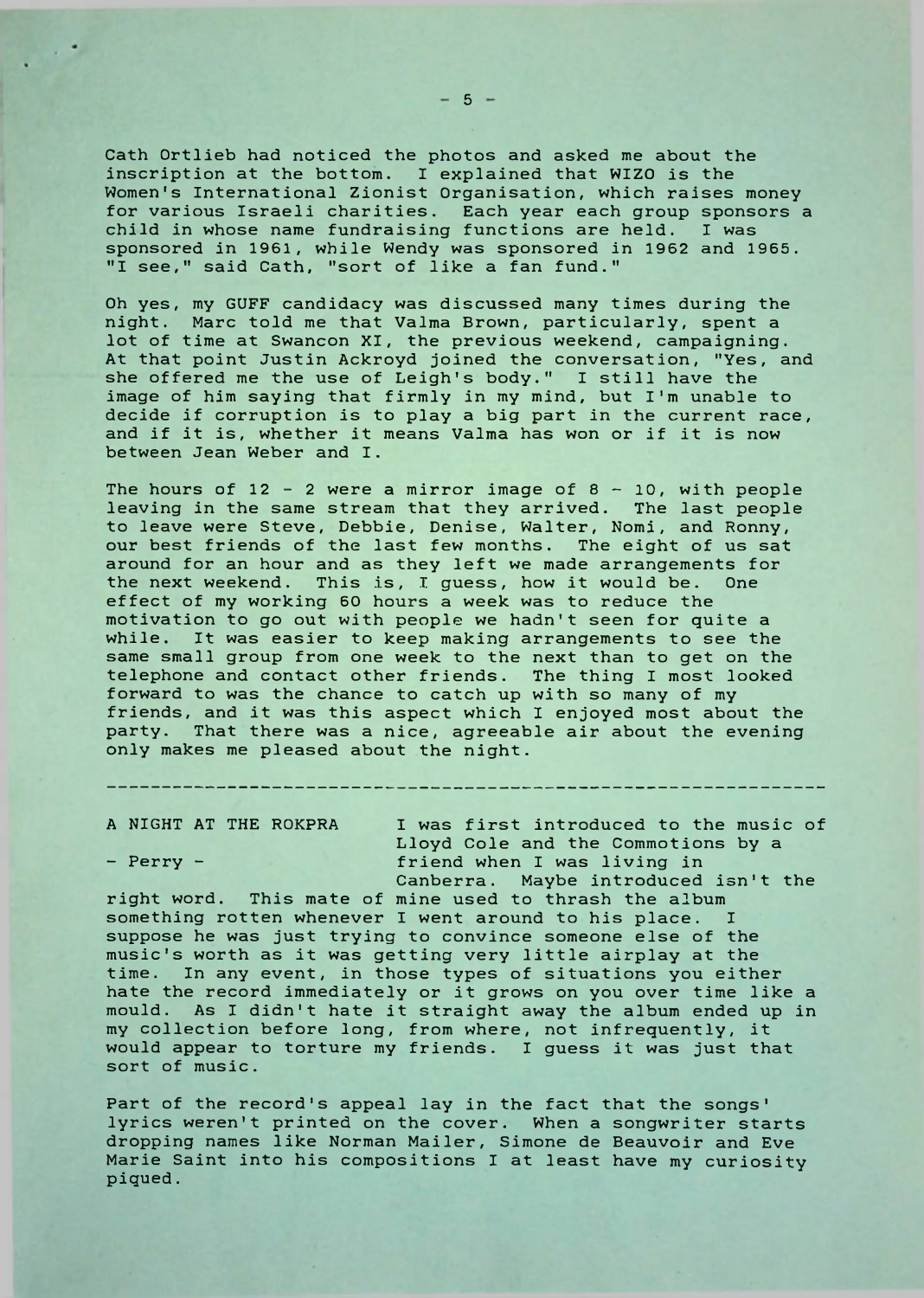So when, over a Chinese meal one evening, Ms R. stated that she was interested in going to see the group but couldn't find anyone who was similarly disposed <sup>I</sup> offered to buy the tickets and accompany her.

One of the good things about working in the city - and in the public service in particular - is that it provides me with the opportunity to skip out to lunch before the general rush starts. This is most useful where buying concert tickets is concerned. The ticket sellers at the Bass agency <sup>I</sup> frequent have a tendency to be noticable only by their absence for a few hours after midday. Couple this with the throng of eager punters lining up with sweaty palms, wads of the folding stuff and with no idea of what they want and you might as well pack a cut lunch because you are going to be there all day if you're not careful.

There are few things less interesting than listening to someone trying to make a decision about what night they can go to the show in question, who they are going to sit with, where they are going to sit and so on and so on. I had hoped that by going to lunch early on this particular day I might have missed this form of street theatre, and would have if I hadn't picked the wrong queue. After witnessing at least five minutes of classic prevarication from four coffin candidates (during which no tickets were purchased) I made it to the desk. Two minutes and fifty bucks later I had two third row seats. God knows how <sup>I</sup> got them. <sup>I</sup> knew that this was the second concert to go on sale but it was only two weeks before the performance. <sup>I</sup> seem to remember the old duck behind the counter muttering something about the orchestra pit which might have had something to do with it but which meant nothing to me at the time. Whatever, <sup>I</sup> wasn't about to argue the toss.

As you might expect not much happened over the next few weeks leading up to the concert. <sup>I</sup> bought the band's second album and wasn't overly impressed. This did not bode well for the performance.

On the morning of the relevant day <sup>I</sup> happened to come across a review in the paper of the band's first concert a couple of nights before. The thing was so small <sup>I</sup> would have been hard pressed to find it if I was actually looking for it. The reviewer gave the indication in the piece that he was reasonably impressed with the product on display without being totally enraptured. That seemed to be okay. It's not too often that you get to feel that way so that didn't bother me too much. His next point did however. It transpires that there must'have been a bit of a rush at the stage at one point by all the thirteen-year-old Madonna clones in the audience. Cole was somewhat taken aback by this display according to the reviewer. I could understand how he felt. The prospect of all those beauty spots, pearl necklaces and bare pubescent midriffs rushing at you would be more than a little daunting. <sup>I</sup> have a few friends who will tell you, with a slight tear in their eye, that in those situations they would just lie back, think of the image and let it all happen. Not me mate. It might be interesting to watch  $-$  in a purely academic sense you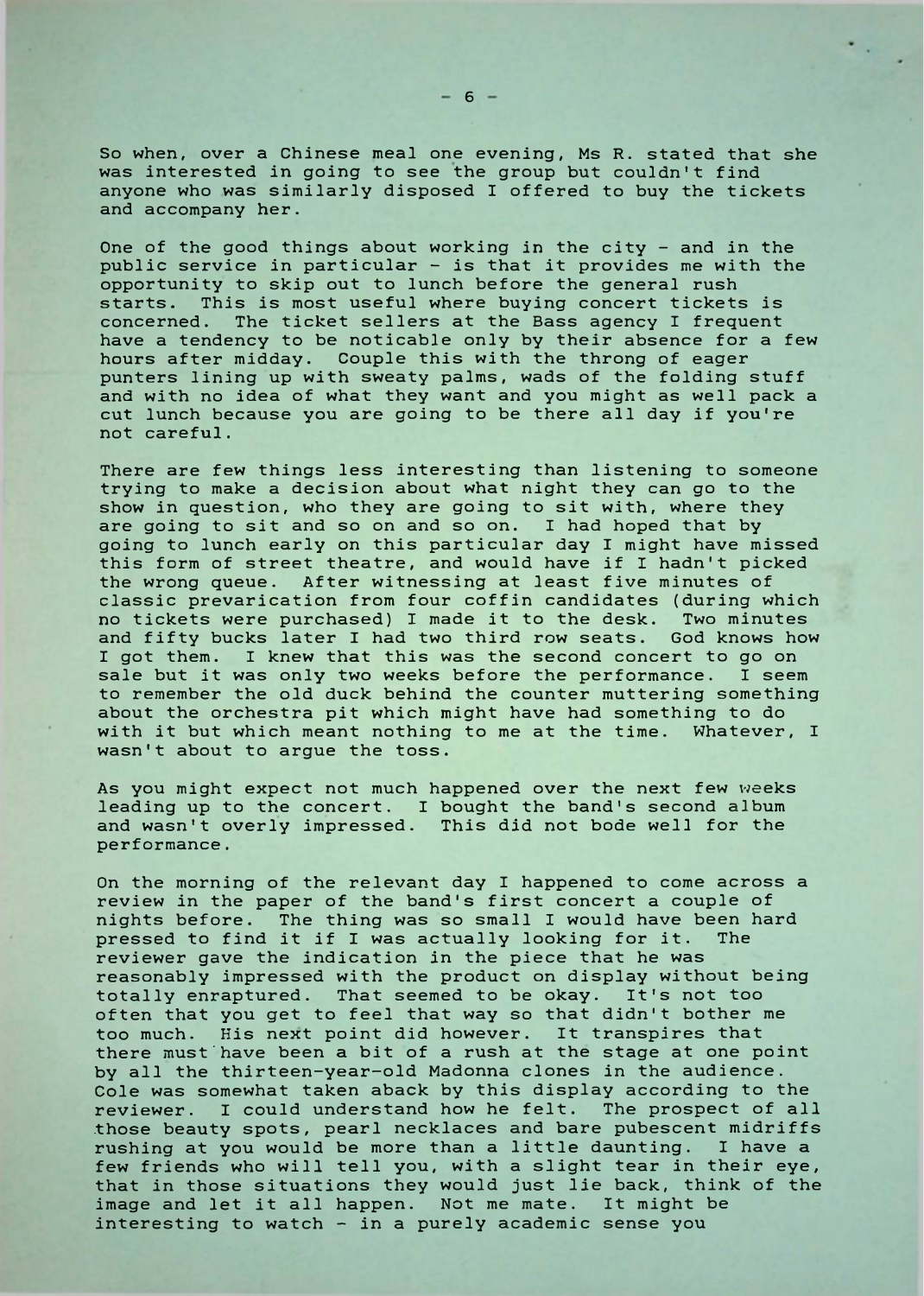understand - but <sup>I</sup> wouldn't want to be caught up in it. It was at that time that <sup>I</sup> remembered that <sup>I</sup> would be sitting only three rows from the front. It looked like <sup>I</sup> was going to be in the thick of it after all. I'm too old for this sort of shit <sup>I</sup> thought.

So, feeling more than a little apprehensive about the whole idea, <sup>I</sup> accompanied Ms R. to the Melbourne Concert Hall. We turned up with plenty of time to spare, as is my usual style, and spent it having a beer and a fag and checking out our fellow concert-goers. Ms R. commented on the fact that audiences seemed to be getting older every time she went to something like this and, looking around, <sup>I</sup> tended to agree with her. Maybe things wouldn't be so bad after all.

The Australian support act (Cattle Truck for you completists) came on and played a very lively half hour set. Not much movement at the station during this period although the guy in the seat next to me was bouncing around a bit.

The interval came around and we went out for a walk in the large foyer. The number of ankle-biters had greatly increased so <sup>I</sup> didn't stay outside long. Obviously the older members of the audience came early to see both bands and to get their money's worth while the younger ones were typically only interested in the overseas commodity.

Back inside and within 30 seconds of the lights going down we were surrounded by the aforementioned clones. Luckily we had a row of seats behind us and one seat between us and the aisle so at least we didn't have them breathing down our necks but it did seem to reduce the amount of breathing space in our general vicinity.

It was obvious right from the start that the theatre management wasn't going to put up with any of the youngsters dancing around the front of the stage. Heaven forbid that they should have a good time. They achieved this by placing a couple of Cro-Magnons either side of the small area between the front row of seats and the stage. At our end the bouncers consisted of a short straight-looking guy whose only claim to fame was a sizeable beer gut - good gap-plugging material <sup>I</sup> guess - and an incredibly hard-faced woman who looked like a Nazi prison guard. <sup>I</sup> reckon you won't have much trouble chopping wood with a face like that.

Oh yes, the band. Well, they took a long time to get moving, which probably had more to do with the lack of audience response than anything else, but delivered quite well in the end. The funniest thing of the night concerned a young girl standing in the aisle behind us who had been having a good time yelling out amusing things to the band during the breaks. One old bloke in suit and tie a few seats along turned around at one point and asked her to keep quiet. She just looked at him and told him to go take a running jump at himself. It's good to see that the old Aussie vernacular has a life in it yet.